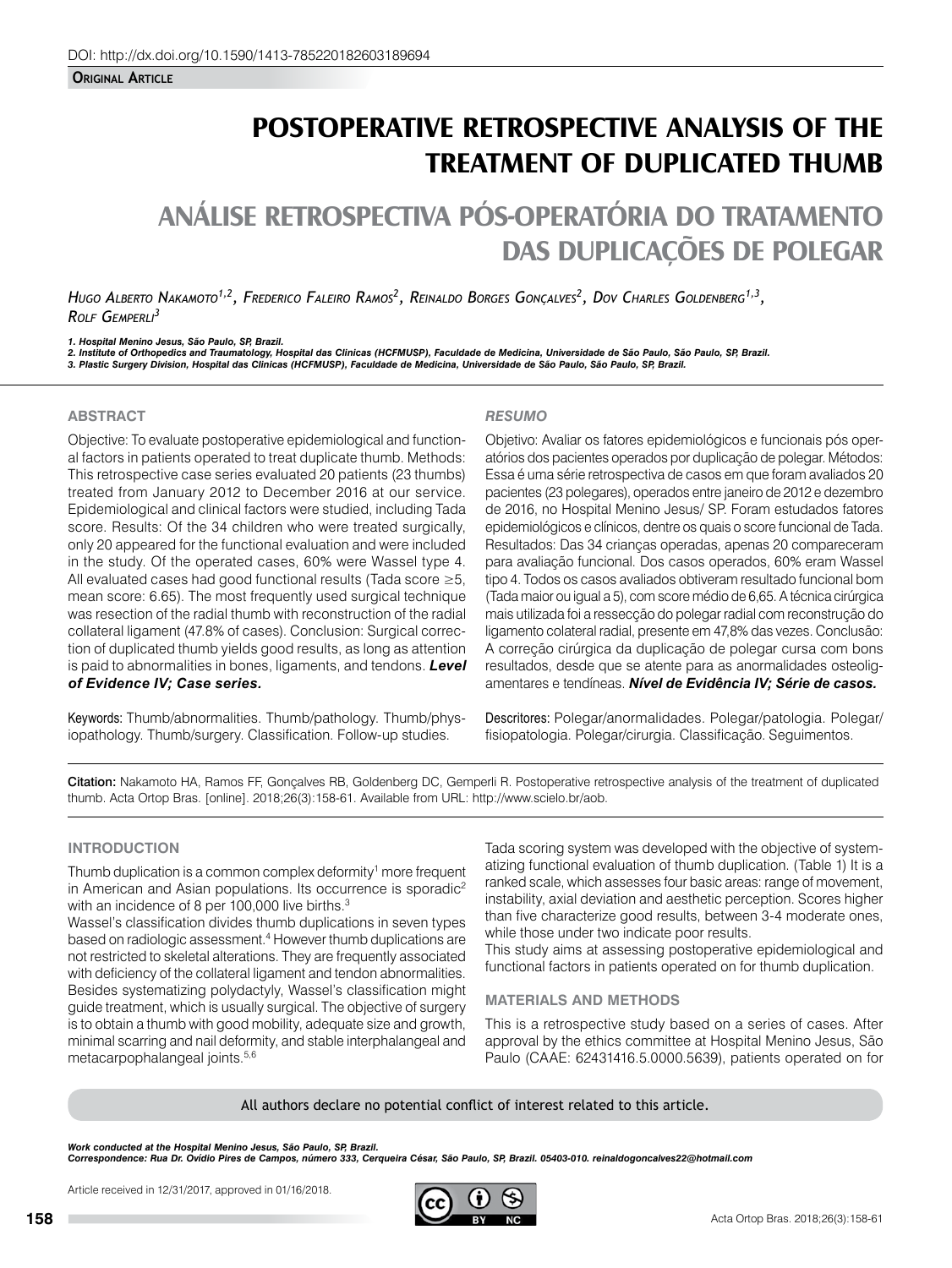| Table 1. Tada score.          |                   |                   |               |  |
|-------------------------------|-------------------|-------------------|---------------|--|
| Postoperative evaluation      |                   |                   |               |  |
| Score                         | 2                 |                   | 0             |  |
| Range of movement* (IP + MCP) | >70%              | 50-70%            | $50%$         |  |
| Instability                   |                   | Negative          | Positive      |  |
| <b>Axial Deviation</b>        | < 10 <sup>°</sup> | $10 - 20^{\circ}$ | $>20^\circ$   |  |
| Esthetic                      | Acceptable        | Little deformed   | Very deformed |  |

Evaluation: >5 good; 3-4 fair; <2 poor. \* Interphalangeal + metacarpophalangeal: value stands for the percentage of range of thumb contra-lateral normal movement.

thumb duplication in that hospital between January 2012 and May 2016 were invited to an appointment for functional assessment. All parents/guardians were properly informed on the objectives of the study and they signed the informed consent and permission forms. Medical records were reviewed in order to inform on surgical technique employed and anatomical details of each patient. Clinical-surgical photographic and radiographic records of the patients were also examined.

Epidemiological and surgical aspects were assessed. Epidemiological factors analyzed were age at surgery, follow-up period, sex, laterality and pathological background. Clinical factors observed were Wassel's classification, surgical technique employed, Tada score, early and late complications. Dehiscence or wound infection was considered an early complication, while the perception of hypertrophic scar or pulp hypoplasia was considered a late complication.

Thirty-four children were operated on in the period. Only twenty attended the functional assessment, a total of 23 thumbs. All patients were operated by the same surgeon and underwent the same rehabilitation protocol.

### **RESULTS**

In the period between January 2012 and May 2017, 34 children were operated on for thumb duplication at Hospital Menino Jesus, however only 20 attended the functional assessment, resulting in a 58% attendance to the call.

Among the 20 patients assessed, nine are males (45%) and 11 females (55%)

Twenty-three hands were studied, 11 of those were right hands (47%), nine left ones (39%) and three cases were bilateral (13%). Among the three bilateral ones, two were male and both displayed the same classification on both hands (Wassel type 4)

The mean age of the children at the time of surgery was 19 months (range: three to 82 months). The mean follow-up period was 26 months (range: nine to 51 months).

Population distribution according to Wassel's classification is demonstrated in Table 2. Type 4 (Figure 1) is the most frequent deformity affecting 14 thumbs, which corresponds to 60% of the operated thumbs.

None of the patients interviewed has reported comorbidities prior to surgery neither has any of them presented postoperative complications. Functional assessment according to Tada score is presented in Table 3. All patients have scored equal or above five, which means a good functional result. The most frequent score was seven (9/23 thumbs) (43%). Mean score was 6.5 (range: five to eight).

Surgical procedures consisted of resection of the radial thumb with reinsertion of the collateral radial ligament (CRL); resection of the radial thumb with reinsertion of CRL associated with metacarpal osteotomy and skin graft; and, Bilhaut-Cloquet procedure. The most used technique was the first, being observed in 47.8% of cases. Distribution of techniques is detailed in Table 4.

| <b>Table 2.</b> Distribution of patients according to Wassel's classification. |  |  |
|--------------------------------------------------------------------------------|--|--|
|                                                                                |  |  |

|        | ີ                      |                        |
|--------|------------------------|------------------------|
|        | Absolute frequency (%) | Relative frequency (%) |
| Wassel |                        |                        |
|        |                        |                        |
|        |                        | 17.5                   |
|        |                        |                        |
|        |                        | 60                     |
|        |                        |                        |
|        |                        | 4.5                    |
| VII    |                        |                        |
| Total  | 23                     | 00                     |





Figure 1. Clinical photograph of Bilhaut-Cloquet procedure. (A) Clinical aspect and preoperative planning of modified Bilhaut-Cloquet procedure. (B) Preoperative radiographic image. (C) Intra-operative image. (D) Late clinical result.

| <b>Table 3.</b> Distribution of patients according to TADA score. |                        |                        |  |  |
|-------------------------------------------------------------------|------------------------|------------------------|--|--|
|                                                                   | Absolute frequency (%) | Relative frequency (%) |  |  |
| Tada                                                              |                        |                        |  |  |
| 5                                                                 |                        | 8.6                    |  |  |
|                                                                   |                        | 34.7                   |  |  |
|                                                                   |                        | 39                     |  |  |
|                                                                   |                        | 17.7                   |  |  |
| Total                                                             |                        | 100                    |  |  |

#### Table 4. Frequency of surgical techniques used.

|                                                                                                          | <b>Absolute frequency</b> | <b>Relative frequency</b><br>(100%) |
|----------------------------------------------------------------------------------------------------------|---------------------------|-------------------------------------|
| Technique                                                                                                |                           |                                     |
| Resection of the radial thumb<br>with reinsertion of CRL                                                 |                           | 48                                  |
| Resection of the radial thumb with<br>reinsertion of CRL associated with<br>osteotomy of metacarpal head |                           | 48                                  |
| <b>Bilhaut-Cloquet</b>                                                                                   |                           |                                     |
| Total                                                                                                    | 23                        | 100                                 |
| ODL and the transition of the film and a set                                                             |                           |                                     |

CRL: collateral radial ligament.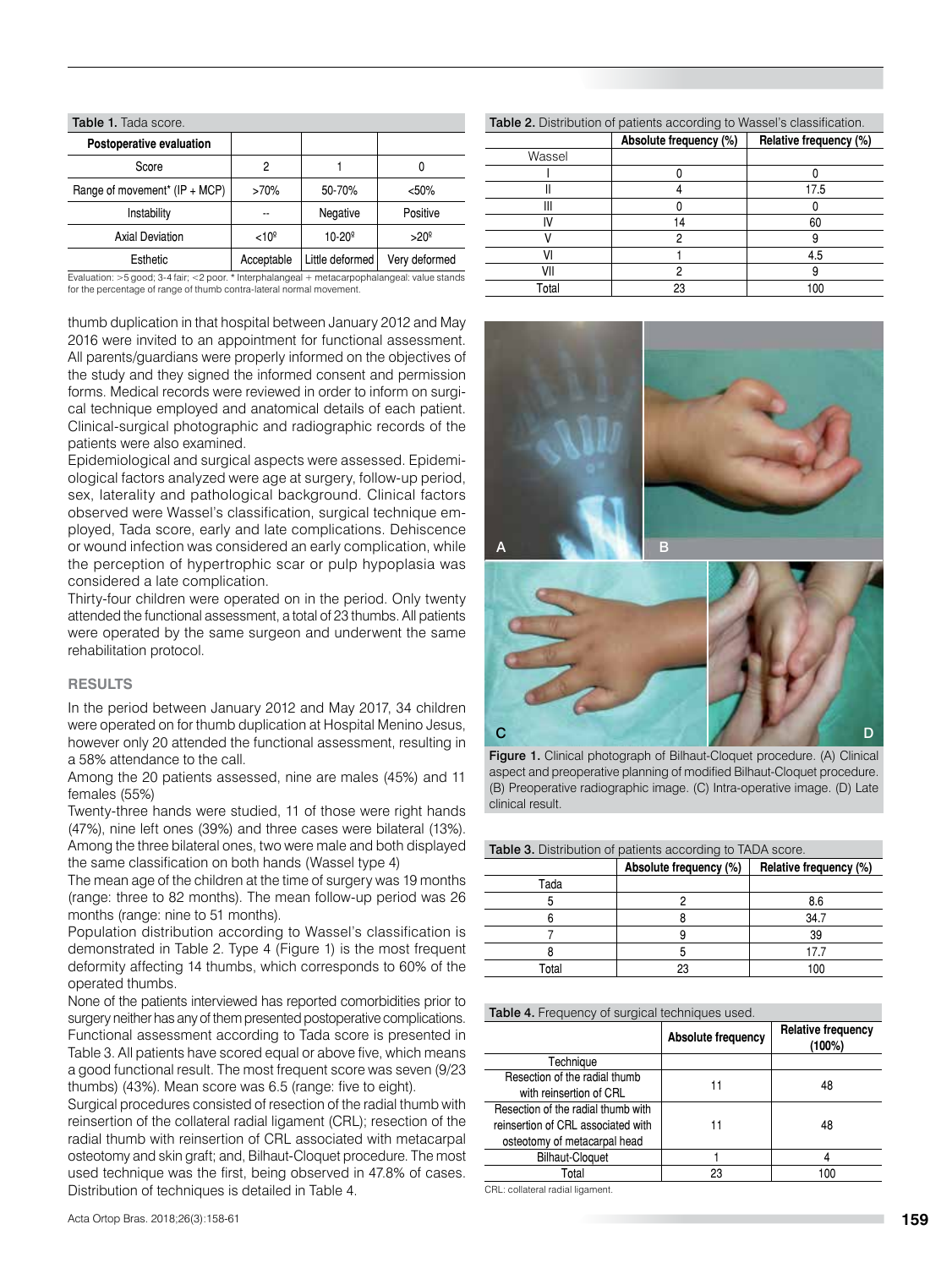### **DISCUSSION**

Thumb duplication is included in Swanson's/International Federation of Societies for Surgery of the Hand (IFSSH) classification as a "duplication" and as a malformation/differentiation affecting the radial-ulnar axis of the hand plate within Oberg-Manske-Tonkin (OMT) classification.

Classic etiological theory for thumb duplication is rupture of the ectoderm and necrosis of the preaxial mesoderm during the embryologic period before the eighth week after fertilization.<sup>7</sup> Recent studies have shown the importance of programmed cell death in the formation of the thumb and in the formation of the anteroposterior axis of the limb. The Zone of Polarizing Activity (ZPA) is an area of mesenchyme that contains signs, which guide the development of limb bud development. The sonic hedgehog protein expressed in ZPA is related to the radio-ulnar differentiation. Abnormal expression of this protein and other genes such as Hox genes, bone morphogenic protein and GLI3 gene are also involved in thumb duplication.<sup>8,9</sup>

Reaching good functional and esthetic results is fundamental in the treatment of thumb duplication. Thus, guidelines must be followed in order to achieve the best and most predictable possible results. Wassel's classification works as a guide in standardizing procedures of surgical treatment for thumb duplication. Classical treatment consists of resection of the hypoplastic thumb with the preservation of structures in order to reconstruct the remaining thumb.10,11

There is greater risk of postoperative thumb instability in type 2 duplication. Once the deformity is articular, collateral ligaments, capsule and tendons need to be preserved and adequately reinserted in thumb reconstruction. There are three cases of type 2 duplication in the series of cases discussed here. Resection of the hypoplastic thumb was the technique employed to operate on two of them because they were asymmetrically bifid. Modified Bilhaut-Cloquet procedure was used on the third patient.12 Following this procedure, the surgeon performs an oblique osteotomy on the distal phalange in order to combine the nail bed of the ulnar thumb with the radial osteoarticular structures of the radial thumb. (Figure 2) Good functional and articular results were obtained for the three patients (mean Tada score of 6.3).

There was no thumb duplication type 3 among the cases studied. This type of duplication is treated with resection of the hypoplastic thumb and it presents good prognostic once it does not involve articulating elements.

Type 4 duplication presents higher risk of stiffness and instability.13 A larger metacarpal head might cause this, requiring the surgeon to perform an osteotomy in order to create better correspondence between the base of the proximal phalange and the metacarpal head.<sup>14,15</sup> There are 14 type 4 duplicated thumbs in the sample studied here. Resection of the hypoplastic thumb with reinsertion of the collateral ligament was performed on nine thumbs (64%), and the osteotomy of the metacarpal head was associated in seven cases (36%). In all cases, good functional results were obtained (mean Tada score of 6.7). Duplication type 5, as well as type 3, does not involve articulating elements in its reconstruction, hence, there is lower risk of instability. However, unlike in type 3, in type 5 all thenar muscles are inserted into the hypoplastic thumb to be resected. The reinsertion of those muscles in the remaining thumb is a surgical phase to be added in the reconstruction of such cases in order to improve functional results.



Figure 2. Clinical photograph of Bilhaut-Cloquet procedure. (A) Clinical aspect and preoperative planning of modified Bilhaut-Cloquet procedure. (B) Preoperative radiographic image. (C) Intra-operative image. (D) Late clinical result.

Wasel's type 6 consists of duplication up to metacarpal level. The preservation of articulating structures of the hypoplastic thumb must be combined with the reinsertion of thenar muscles in the reconstruction.<sup>16,17</sup> There was only one such case in this study and it resulted in a good clinical result.

Treatment of type 7 duplication follows the same principles of the previous ones. Despite its greater anatomical complexity, functional and esthetic outcomes are similar to the other types.

Wassel's classification is extremely important in evaluating and guiding the treatment of thumb duplication. However, this classification presents the limitation of considering only the radiographic component of the duplication. Intra-operative findings are varied and might include from cartilage fusion not visible in radiographic images (which changes the type of duplication within Weasel's classification), to tendon abnormalities, enlarged articular surfaces and capsule-ligament laxity.<sup>18</sup> These morphological alterations should be considered in surgical reconstruction of thumb duplication and they are directly involved in the success of the treatment.<sup>19</sup>

### **CONCLUSION**

Surgical reconstruction of thumb duplication presents good esthetic and functional results, since bone and soft tissues morphologic abnormalities are adequately approached. Wassel's classification is useful as a guide in choosing the surgical technique thus providing patients and parents with satisfactory results.

**AUTHORS' CONTRIBUTIONS:** Each author made significant individual contributions to this manuscript. RBG (0000-0002-1596-5353)\*: performed the surgeries and wrote and reviewed the article; FFR (0000-0002-0784-0921)\*: analyzed the data and conducted the statistical analysis; HAN (0000-0002- 7301-4329)\*: performed the surgeries and contributed to the concept and design of the article; DCG (0000-0001-5953-2448)\*: provided institutional and intellectual support; RG (0000-0001-9913-6079)\*: provided technical advice during the surgeries and the development of the manuscript. All authors approved the final version of this manuscript. \*ORCID (Open Researcher and Contributor ID).